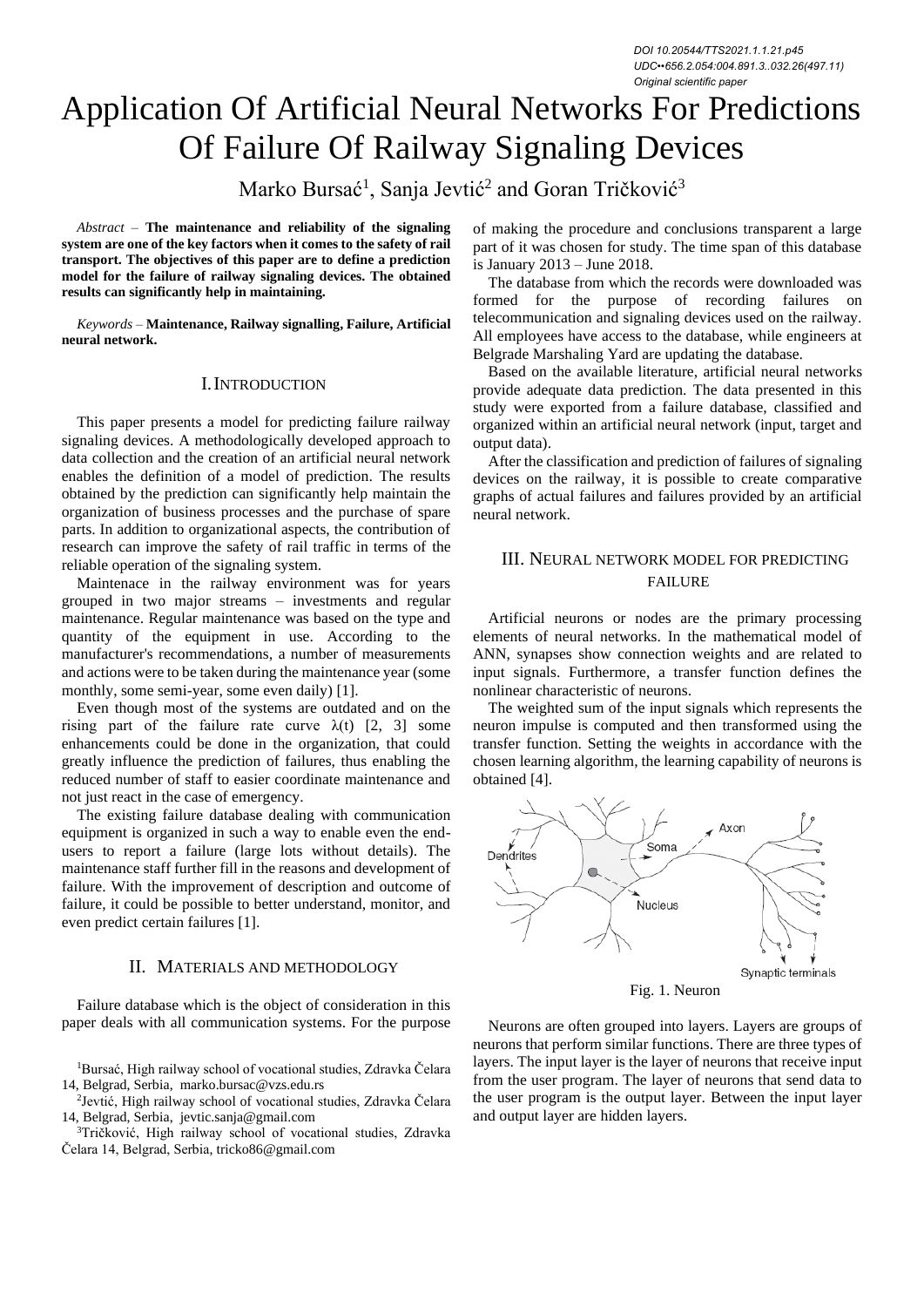Hidden layer neurons are only connected only to other neurons and never directly interact with the user program. The input and output layers are not just there as interface points. Every neuron in a neural network has the opportunity to affect processing. Processing can occur at any layer in the neural network. Not every neural network has this many layers. The hidden layer is optional. The input and output layers are required, but it is possible to have one layer act as both an input and output layer [5].



Fig. 2. Artificial neuron [5]

The output for the single neuron illustrated above is described in by,

$$
O_n = \varphi(b_k + \sum_{i=1}^m w_{ki} * x_i)
$$
 (1)

where  $O_n$  is the output,  $\varphi$  is the activation function,  $b_k$  is the threshold bias,  $w_k$  are the synaptic weights,  $x_i$  is the inputs from the previous layer of neurons, and *i* is the number of inputs. Every neuron has many connections going to and from other neurons. The information passed on to each neuron may have a very small or large effect on the final output. A threshold limit is used via a bias value in artificial neural networks to simulate the formation and degradation of inter-neuron connections as in the biological system. Large arrays of these neurons supply the ability to map out regions of parameter space defined by the input parameters. Each neuron is capable of editing weights supplied to it based upon the accuracy of the entire network. This enables the neural network to learn the behavior of data provided [6].

The neural network is defined through two phases, the learning or training phase and the testing phase. Prior to learning, it is necessary to define the input and output variables and to collect data to which the backpropagation algorithm will be applied [7].

The backpropagation algorithm uses supervised learning, which means that we provide the network with examples of inputs and outputs [8, 9].

Namely, artificial neural networks can be trained - after a number of iterations, the network loses its generalization property (good classification for unknown inputs) and becomes an expert in processing data from a set of learning examples while processing the remaining data poorly. By constantly monitoring the output from the network obtained by the example from the test set, it is possible to detect an iteration in which the output obtained deviates least from the desired response (Fig. 3). The accuracy and precision of data

processing can ultimately be verified over a third set of examples - the validation set [10].



Fig. 3. Deviation of actual output through iterations [10]

The input variables identified are those which can simply be obtained from database. The input and output variables are present in table.

TABLE I **VARIABLES** 

| Variables | Description           | Values                  |
|-----------|-----------------------|-------------------------|
| Input     | Railway station       | 1 - Adrovac             |
|           |                       | 2 - Aleksinac           |
|           |                       | 3 - Bagrdan             |
|           |                       | 4 - Barajevo            |
|           |                       |                         |
|           |                       |                         |
|           |                       | 106 - Zuce              |
|           | System (larger groups | 1 - station dispatching |
|           | to be end user        | devices                 |
|           | oriented)             |                         |
|           |                       |                         |
|           |                       | 25 - power supply       |
|           | Date of failure       | $01-31 - day$           |
|           |                       | $01-12$ - month         |
|           |                       | 13-18 - year            |
| Output    | System                | 1 - station dispatching |
|           |                       | devices                 |
|           |                       |                         |
|           |                       |                         |
|           |                       | 25 - power supply       |

In this research, we utilize a multi-layer neural network with one hidden layer of neurons and with feed-forward backpropagation. Model is developed using MATLAB Neural Network Toolbox. The type of algorithm that was selected when creating this network is Levenberg-Markuardt.

The accuracy measure is often defined by forecasting errors that represent the difference between the actual (desired) and the predicted value. There are more such predictive precision measures that are encountered in the literature, each having its own advantages and limitations. The most commonly used Medium Square Error (MSE) according to the equation [11]:

$$
MSE = \sum_{i=1}^{N} \frac{\left(P_{actual} - P_{predicted}\right)^2}{N} \tag{2}
$$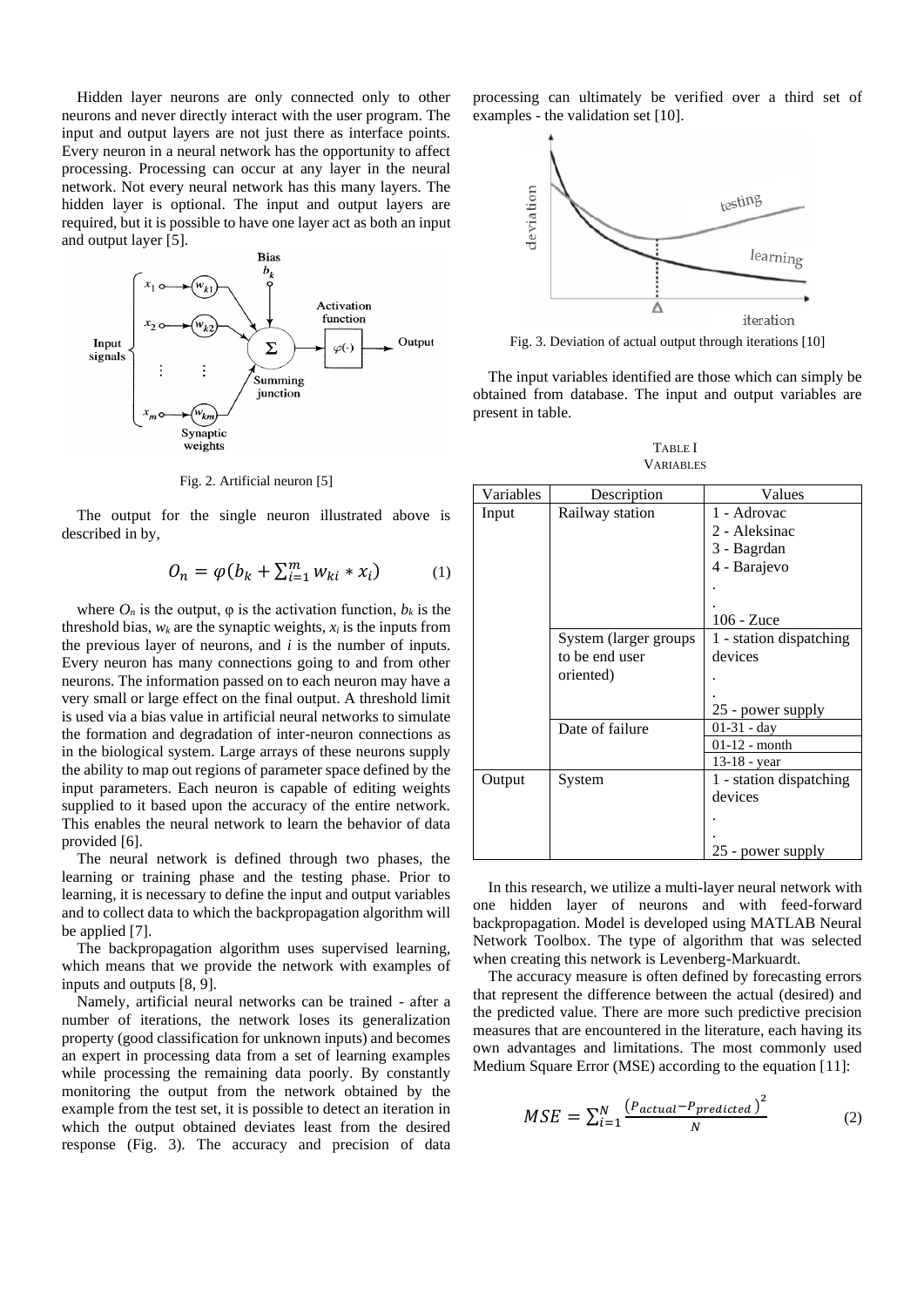where N represents the number of samples,  $P_{actual}$  real results and Ppredicted results obtained by predetermining the neural network.

According to [5], there are many ways to determine the exact number of neurons used in hidden layers:

- the number of hidden neurons should be between the size of the input layer and the size of the output layer.
- the number of hidden neurons should be  $2/3$  of the size of the input layer, plus the size of the output layer.
- the number of hidden neurons should be smaller than the double size of the input layer.

During the design and testing of the model, the best results are obtained by working with four neurons in the hidden layer of the network, which is in accordance with the above recommendations.

The first three graphs in the picture represent training, validation and testing data. The dotted line on the charts represents perfect results, the result - output = goals.

The full line represents the best linear regression between input and target data. The value of R represents the induction of the relationship between input and target data. If R values 1, it follows that there is an accurate linear relationship between the line relationship between input and target data [12].

During network training, weights between input and output data are changed. In each iteration calculate the new weight to the network gave the smallest error. The learned network in the next step is validated in order to find a better result with memory data. The procedure is repeated until the result improves. The acquired network is tested on a test sample, and the resulting result is taken as the final measure of network performance [13].

#### IV. RESULTS AND DISCUSSION

During the database study, the majority of failures were reported for communication boards, station dispatching devices and cables.



For example, most of the failures on station dispatching devices and cables were noted in Belgrade Marshaling Yard. In most of the cases, the failure was not tracked to its origin but overridden by reset of the system.

The reason for such cancellation of railway signals is given frequent theft of cables that are unprotected, while for station dispatching devices deterioration states.

Based on the created model, part of the system the prediction of the system that has been canceled is given. The prediction results are shown in the following chart (red color) - Fig. 5.

As a result of training, acceptable correlation coefficient R values were obtained, for training  $R = 0.74619$ ; for validation  $R = 0.78097$ ; and for testing  $R = 0.7243$ .

The value of R represents the induction of the relationship between input and target data. If R values 1, it follows that there is an accurate linear relationship between the line relationship between input and target data [12].

#### Prediction Result



Fig. 5. Prediction result

During network training, weights between input and output data are changed. In each iteration calculate the new weight to the network gave the smallest error. The learned network in the next step is validated in order to find a better result with memory data.

The procedure is repeated until the result improves. The acquired network is tested on a test sample, and the resulting result is taken as the final measure of network performance.

According to the obtained data it is possible to determine the mean square error (MSE) in the following way: for failure 1 -  $P_{actual} = 8$ ,  $P_{predicted} = 9.16$ ; for failure 2 -  $P_{actual} = 6$ ,  $P_{predicted} =$ 7.86 and so on. For the total number of observing failures (582 of them).

The results of R values improve with each new test compared to the previous training of the network, and therefore, at each initialization of training of the network, the parameters of the R values change and produce different solutions, ie a new prediction of the output data.

After obtaining the difference between P<sub>actual</sub> and P<sub>predicted</sub>, it is necessary to sum up all values and divide it by the number of failures. During testing on 582 samples, with one hidden layer (four neurons), the mean square error (MSE) is 9.16.